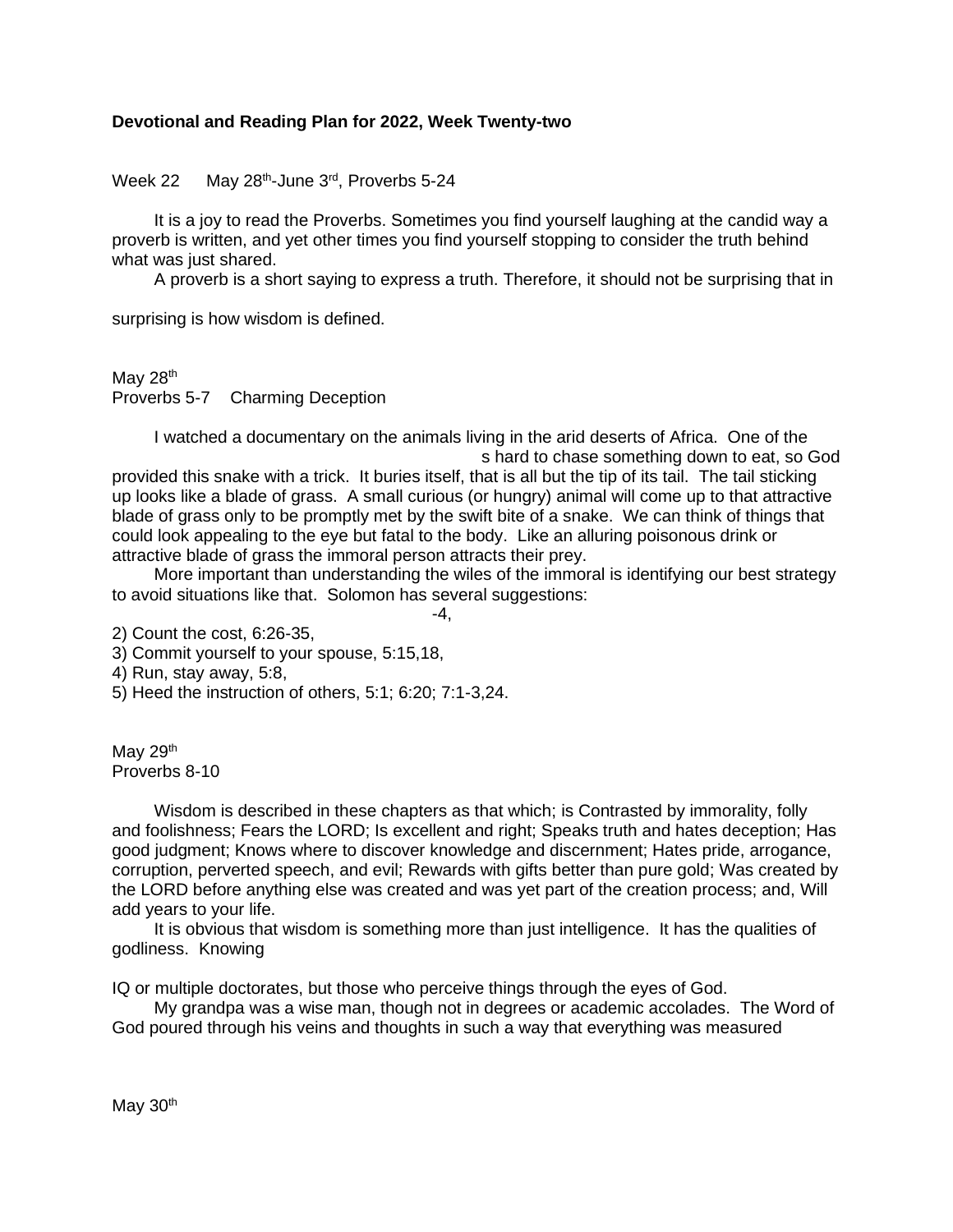before acting.

As much as I enjoy the idea of elaborating on each of these, there is one characteristic of

that bear life-<br>giving fruit, and those who save life are wise. Those who save life are wise. The appreciate the balance and

righteous is a tree of life, and he who wins souls is wise." A wise, godly man is producing lifegiving fruit. His actions are imparting something that leads others to life. And what could be wiser than leading someone to life?

What kind of fruit are you generating? What are the qualities of your life? Are your actions producing something that leads others to life? And, what value have you placed on leading others to life? Choose wisely.

May 31<sup>st</sup> Proverbs 14-16 WQ

"Wise men talk because they have something to say; fools, because they have to say something." Plato

to describe the wise there are two words that stand out; "witness" and "work. "Witness"

There are definitely certain characteristics that make a statement. As Solomon continues

encompasses the qualities of the wise. They are pleasant, gentle, thoughtful, careful, humble individuals who think before they talk. And, as we learned yesterday, they pursue godly things.

build and build up, plan, handle money well, increase in learning, seek advice, and other various pursuits. They are actively involved in good viable things.

From these descriptions we are again reminded that true wisdom is displayed more externally than internally. The true measurement of our life is where the passion of heart takes h how we act (witness) and what we do (work). Perhaps we should focus

less on IQ (intelligence quotient) and more on WQ (wise quotient).

June 1st Proverbs 17-19 Parental Wisdom

I counted at least seven proverbs pertaining to children in these three chapters. Several describe the pain a parent can experience when their child is on the road to folly. A few others explain the benefits of discipline. There was one, far more uplifting, although I believe a few teenagers would take exception, which read

fact, Mark Twain illustrated my point when he wrote, "When I was a boy of fourteen, my father was so ignorant I could hardly stand to have the old man around. But when I got to be twentyone, I was astonished at how much the old man had learned in seven years."

Parenting is definitely one of those things that go better with wisdom. Wisdom is something every parent wants more of. It seems to come too slowly. Wisdom has a great deal to do with ex-